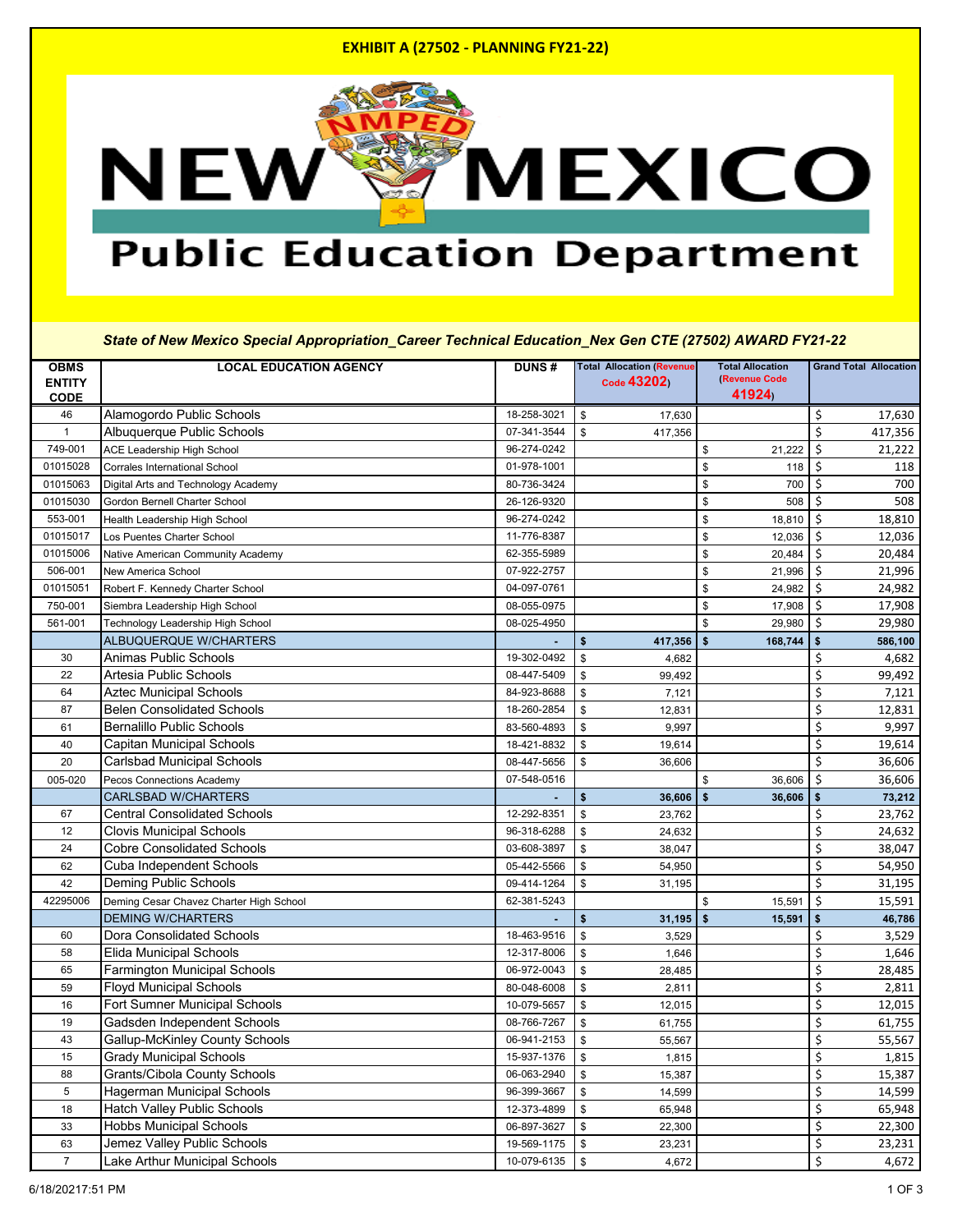### **EXHIBIT A (27502 - PLANNING FY21-22)**



# **Public Education Department**

*State of New Mexico Special Appropriation\_Career Technical Education\_Nex Gen CTE (27502) AWARD FY21-22*

| <b>OBMS</b>    | <b>LOCAL EDUCATION AGENCY</b>                           | <b>DUNS#</b> | <b>Total Allocation (Revenue</b>  | <b>Total Allocation</b> | <b>Grand Total Allocation</b> |
|----------------|---------------------------------------------------------|--------------|-----------------------------------|-------------------------|-------------------------------|
| <b>ENTITY</b>  |                                                         |              | Code 43202)                       | (Revenue Code<br>41924) |                               |
| <b>CODE</b>    |                                                         |              |                                   |                         |                               |
| 17             | Las Cruces Public Schools                               | 09-413-8740  | \$<br>73,902                      |                         | \$<br>73,902                  |
| 29             | Lordsburg Municipal Schools                             | 09-413-5670  | 24,554<br>\$                      |                         | \$<br>24,554                  |
| 41             | Los Alamos Public Schools                               | 07-338-7409  | \$<br>40,624                      |                         | \$<br>40,624                  |
| 86             | Los Lunas Public Schools                                | 08-146-6427  | \$<br>22,655                      |                         | \$<br>22,655                  |
| 31             | Lovington Municipal Schools                             | 12-351-4762  | \$<br>94,841                      |                         | \$<br>94,841                  |
| 75             | Magdalena Municipal Schools                             | 07-645-1756  | \$<br>35,171                      |                         | \$<br>35,171                  |
| 14             | <b>Melrose Municipal Schools</b>                        | 10-060-6003  | \$<br>5,104                       |                         | \$<br>5,104                   |
| 57             | <b>Portales Municipal Schools</b>                       | 12-361-1816  | \$<br>103,782                     |                         | \$<br>103,782                 |
| $\mathbf{3}$   | Quemado Independent Schools                             | 01-682-0532  | \$<br>7,154                       |                         | \$<br>7,154                   |
| $\overline{2}$ | Reserve Independent Schools                             | 12-75-71342  | \$<br>8,338                       |                         | \$<br>8,338                   |
| 83             | <b>Rio Rancho Public Schools</b>                        | 83-560-4810  | \$<br>29,987                      |                         | \$<br>29,987                  |
| 4              | <b>Roswell Independent Schools</b>                      | 07-138-5249  | \$<br>28,131                      |                         | \$<br>28,131                  |
| 71             | Santa Fe Public Schools                                 | 09-714-4281  | $\mathfrak{S}$<br>47,211          |                         | \$<br>47,211                  |
| 71495024       | Academy for Technology and the Classics                 | 84-386-1738  |                                   | \$<br>15,828            | $\zeta$<br>15,828             |
|                | <b>SANTA FE W/CHARTERS</b>                              |              | \$<br>$47,211$ \$                 | 15,828                  | 63,039<br>\$                  |
| 23             | <b>Silver Consolidated School District</b>              | 78-047-0423  | \$<br>101,705                     |                         | \$<br>101,705                 |
| 74             | <b>Socorro Consolidated Schools</b>                     | 04-070-5303  | \$<br>6,032                       |                         | \$<br>6,032                   |
| 76             | <b>Taos Municipal Schools</b>                           | 19-329-1002  | \$<br>16,818                      |                         | $\zeta$<br>16,818             |
| 76555012       | Vista Grande High School                                | 78-054-5414  |                                   | 8,185<br>\$             | $\zeta$<br>8,185              |
|                | <b>TAOS W/CHARTERS</b>                                  |              | \$<br>$16,818$   \$               | 8,185                   | \$<br>25,003                  |
| 13             | <b>Texico Municipal Schools</b>                         | 18-261-9114  | \$<br>16,165                      |                         | \$<br>16,165                  |
| 73             | <b>Truth or Consequences Municipal Schools</b>          | 10-005-4196  | \$<br>5,050                       |                         | \$<br>5,050                   |
| 49             | <b>Tucumcari Public Schools</b>                         | 09-414-4391  | \$<br>3,772                       |                         | \$<br>3,772                   |
| 47             | <b>Tularosa Municipal Schools</b>                       | 10-837-6617  | 59,306<br>\$                      |                         | \$<br>59,306                  |
| 89             | Zuni Public School District                             | 10-504-2907  | \$<br>82,476                      |                         | \$<br>82,476                  |
|                | <b>STATE CHARTERS</b>                                   |              |                                   |                         |                               |
| 524-001        | AIMS @ UNM                                              | 96-759-4388  | 18,509<br>\$                      |                         | \$<br>18,509                  |
| 516-001        | Albuquerque School of Excellence                        | 96-438-5368  | \$<br>13,247                      |                         | \$<br>13,247                  |
| 532-001        | Aldo Leopold High School                                | 82-586-2134  | 12,021<br>\$                      |                         | \$<br>12,021                  |
| 511-001        | Alma d' arte Charter High School                        | 15-834-9188  | 15,317<br>\$                      |                         | \$<br>15,317                  |
| 525-001        | Amy Biehl Charter High School                           | 04-453-9596  | \$<br>27,558                      |                         | \$<br>27,558                  |
| 512-001        | Cesar Chavez Community School                           | 18-762-1888  | \$<br>20,758                      |                         | \$<br>20,758                  |
| 557-001        | <b>Explore Academy</b>                                  | 05-466-2018  | $\sqrt[6]{\frac{1}{2}}$<br>21,058 |                         | \$<br>21,058                  |
| 567-001        | Las Montañas Charter School                             | 02-905-6318  |                                   |                         | \$                            |
|                | Media Arts Collaborative Charter School                 |              | \$<br>17,651                      |                         | 17,651                        |
| 501-001        |                                                         | 00-424-7970  | $\sqrt[6]{\frac{1}{2}}$<br>11,872 |                         | \$<br>11,872                  |
| 542-001        | Mission Achievement and Success Charter School          | 08-055-1210  | $\sqrt[6]{\frac{1}{2}}$<br>33,431 |                         | \$<br>33,431                  |
| 564-001        | Monte del Sol Charter School                            | 01-474-4200  | \$<br>14,701                      |                         | \$<br>14,701                  |
| 549-001        | New America School of Las Cruces                        | 07-919-4295  | \$<br>22,231                      |                         | \$<br>22,231                  |
| 505-001        | School of Dreams Academy                                | 82-945-6487  | \$<br>17,752                      |                         | \$<br>17,752                  |
| 544-001        | Southwest Aeronautics, Mathematics, and Science Academy | 07-843-0713  | \$<br>17,135                      |                         | \$<br>17,135                  |
| 531-001        | Southwest Secondary Learning Center                     | 01-527-4280  | \$<br>15,960                      |                         | \$<br>15,960                  |
| 510-001        | Taos Academy                                            | 82-892-1473  | \$<br>13,527                      |                         | \$<br>13,527                  |
| 518-001        | <b>Tierra Adentro</b>                                   | 96-238-6277  | \$<br>13,410                      |                         | \$<br>13,410                  |
|                | <b>RURAL EDUCATION COOPERATIVES</b>                     |              |                                   |                         |                               |